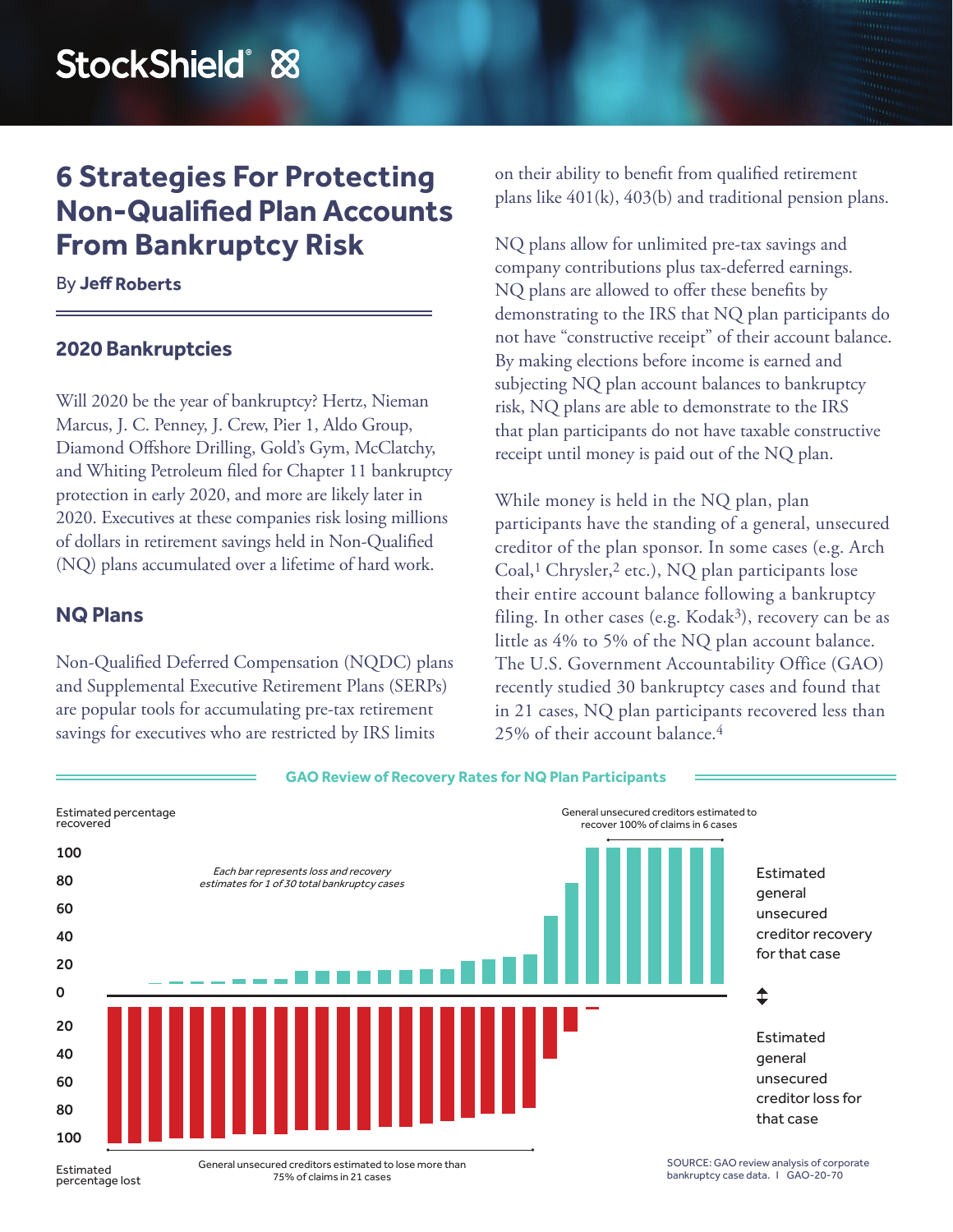

## **1 - Risk Pooling**

In 2018, StockShield began offering a patented riskpooling solution called the Deferred Compensation Protection Trust (DCPT). For executives with a significant portion of their wealth inside NQ plans, the DCPT provides protection against bankruptcy risk by gathering an industry-diverse group of say 20 people – with that group comprised of NQ plan participants who worked for, or retired from, companies that initially have similar credit ratings. The group's cash contributions are held in a corporate trust account for 5 or 10 years.

There are essentially four potential scenarios (with the first and second far more likely):

- In the event of *zero (0) bankruptcies*, each Investor will receive their pro rata share of the cash pool. For example, if 20 investors are each protecting a \$5 million account balance and the cash pool totals \$10.5 million at the end of the protection period, each investor will receive \$525,000. **1**
- In the event of *one (1) bankruptcy* resulting in the total loss of an investor's NQDC account balance, the impacted investor will receive \$5 million of the cash pool. Each of the other 19 Investors will **2**

receive their pro rata share. For example, if the cash pool totals \$10.5 million, \$5 million first will be paid to the investor sustaining the total loss of their NQDC account balance while the remaining \$5.5 million will be distributed equally to the other 19 Investors.

- In the event of *two (2) bankruptcies* resulting in the total loss of these investors' NQDC account balances, each of these two impacted Investors will receive \$5 million of Series Pool Assets. The other 18 Investors will each receive their pro rata share of any remaining pool assets. For example, if the cash pool totals \$10.5 million, \$10 million first will be paid to the two investors sustaining the total loss of their NQDC account balances while \$500,000 will be distributed equally to the other 18 Investors. **3**
- In the event of *three (3) bankruptcies* resulting in the total loss of these investors' NQDC account balances, each of these three impacted investors will receive their pro rata share of cash pool. For example, if the cash pool totals \$10.5 million, \$3.5 million will be paid to each of the three investors sustaining the total loss of their NQDC account balances. The other 17 investors will lose their cash contribution but could receive a "tax asset" at tax time, as their cash contribution should be treated as a long-term capital loss which can be used to offset long-term capital gain elsewhere in the investor's portfolio. 5 **4**



# **2 - Rabbi Trust**

Some companies with NQ plans elect to set aside assets in a rabbi trust account. While the company remains solvent, funds held in the rabbi trust account only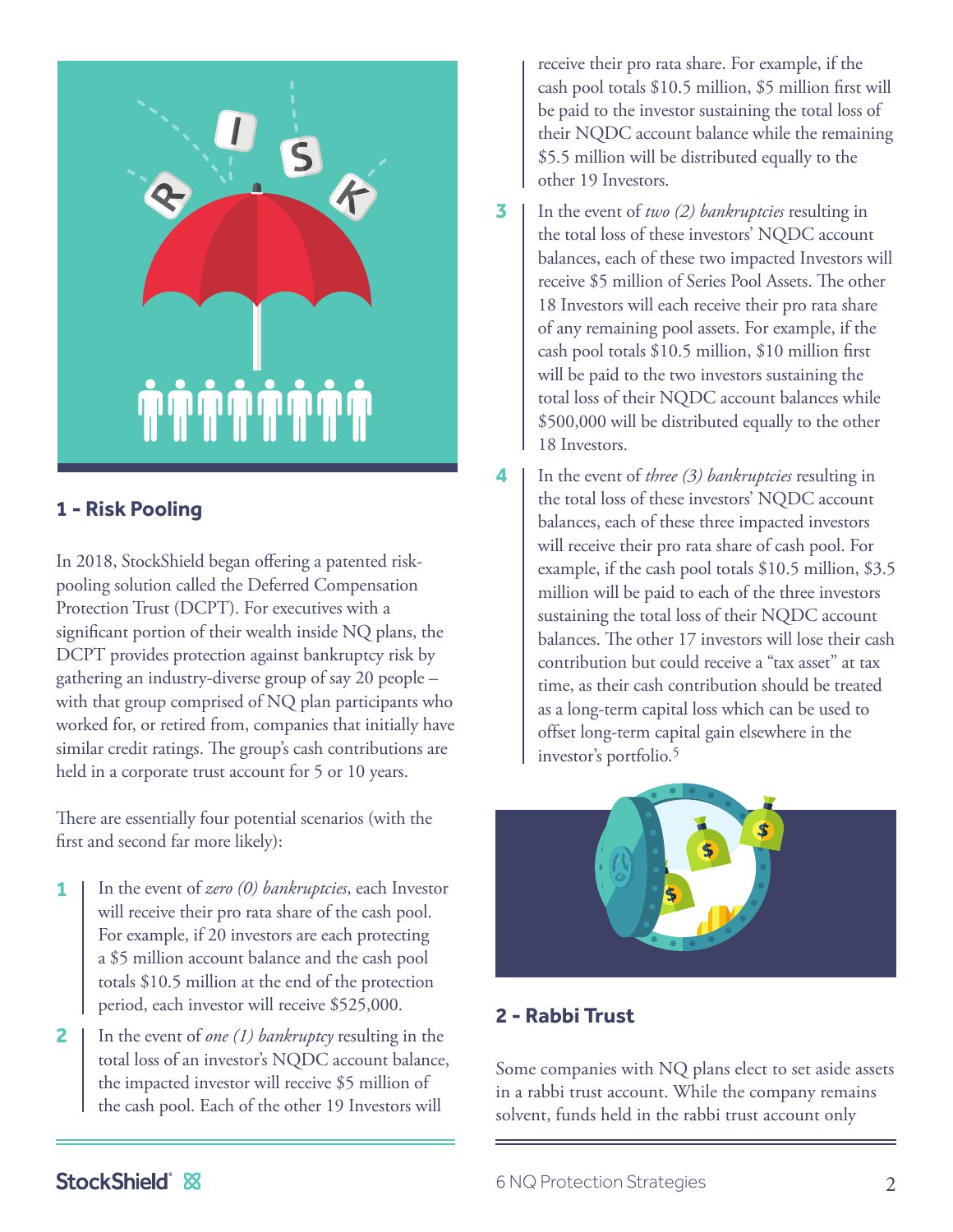can be used to pay benefits due under the NQ plan(s) plus expenses related to maintaining the NQ plan and the rabbi trust. In the event of corporate insolvency, payments from the rabbi trust to NQ plan participants are immediately halted, *and the remaining balance in the rabbi trust account is available to all General Unsecured Creditors (GUC)*. If the rabbi trust properly includes special language from the 2003 Seventh Circuit Bank of America v. Moglia case, the funds held in the rabbi trust should not be available to secured creditors – only unsecured creditors. 6 If your company has funds set aside in a rabbi trust, be sure the rabbi trust agreement includes this Moglia language. If your company does not yet have funds set aside in a rabbi trust account, you might encourage them to review the benefits of adopting a rabbi trust including change-in-control protection, limited preferential treatment in bankruptcy, and a liquid source of funds to pay NQ plan benefits.



## **3 - Laddering Strategy**

Some NQ plans allow participants to make new payment elections every year during annual enrollment. In this scenario, you might choose to have your money remain in the NQ plan for a relatively short amount of time to minimize your bankruptcy risk. If your employer remains healthy, the NQ plan may allow you to re-defer the money before you receive a

taxable payment. Typically, re-deferrals are allowed if the election is made at least 12 months before the originally scheduled payment date, and the new election delays payment by at least five years.

After using this laddering strategy for several years, you will have separate buckets of money in your NQ plan account scheduled for payment in each future year. As long as you remain satisfied with your employer's financial health, you can continue to re-defer any payments scheduled for 13 months in the future. If at any time you start to have concerns about your employer's financial health, you can simply allow the previously scheduled payments to occur which will draw down your balance in the NQ plan subject to bankruptcy risk.

For the laddering strategy to be successful, check your NQ plan document to confirm you can make separate payment elections each year, you are allowed to select payments on a future date when you expect to still be working (also known as in-service payments), and you are allowed to make unlimited changes to your payment elections (subject to the 12 month/5 year rules).

## **4 - Limit Exposure**

When allocating your assets across various brokerage accounts, retirement plans, and other investments, consider strategies which limit your overall exposure to the bankruptcy risk in NQ plans. Some financial



# StockShield &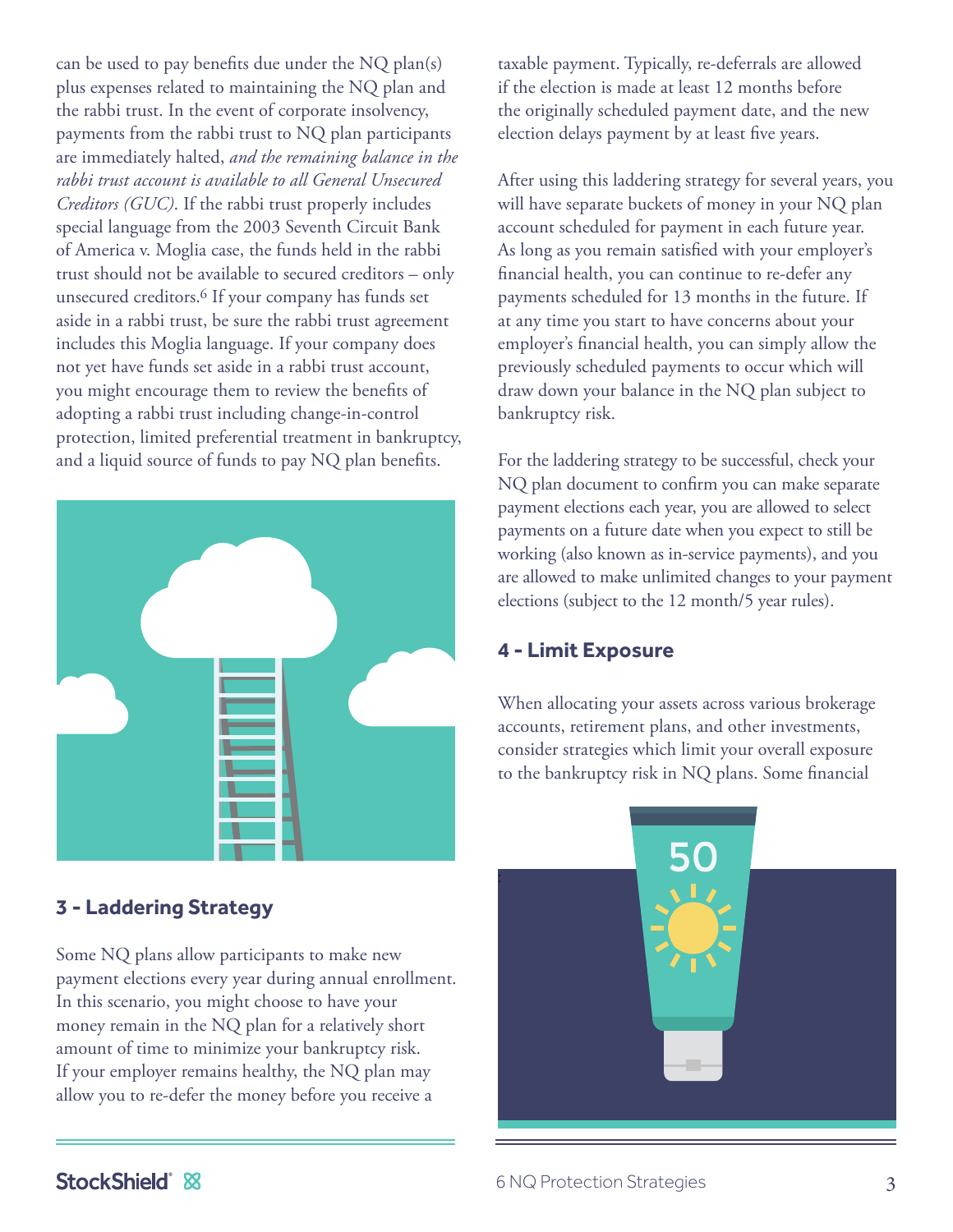advisors suggest a maximum of 10% of your overall portfolio should be held inside NQ plans. Some NQ plan sponsors restrict participation in the NQ plan when your account balance exceeds \$1 million. Whatever percentage or dollar limitation makes sense for you and your risk tolerance, consider taking steps to limit your exposure to bankruptcy risk in NQ plans by limiting the portion of your overall investment portfolio held inside NQ plans.



#### **5 - Investment Allocation**

As you consider your investment allocation across your entire portfolio of investments, be sure to factor NQ plan bankruptcy risk into your model. For example, consider an investor who held relatively stable cash and bond investments inside their NQ plan account and held more aggressive domestic and international equity investments outside their NQ plan account. If economic conditions worsen, this investor could find their aggressive investments losing value at the same time as their NQ plan balance is at greater risk of loss due to corporate insolvency. For this reason, many NQ plan participants hold more aggressive investments inside their NQ plan account and keep their conservative investment holdings in other accounts not subject to their employer's bankruptcy risk.

#### **6 - NQ Plan Document**

Finally, it is always a good idea to carefully review the NQ plan document(s) available from your employer. Some plan documents allow special "haircut" withdrawals for pre-2005 balances

which may be helpful if you have concerns about corporate insolvency. Other plan documents allow for accelerated payments due to death, disability, change-in-control, plan termination or separation from service prior to retirement. Carefully review your employer's NQ plan documents to determine if any of these features are available, and if they could be helpful as you consider your level of participation in the NQ plan. The rules which govern plan terminations<sup>7</sup> and payments immediately prior to a bankruptcy filing8 are complex, and you should review the NQ plan document(s) with your legal advisor if you have any questions.



#### **Summary**

The best time to take advantage of the six strategies discussed above is well before there are any dark clouds on the horizon. Some of the strategies discussed in this article are no longer available after your employer's credit rating begins to drop. For additional information about protecting your NQ plan account, please visit www.StockShield.com.